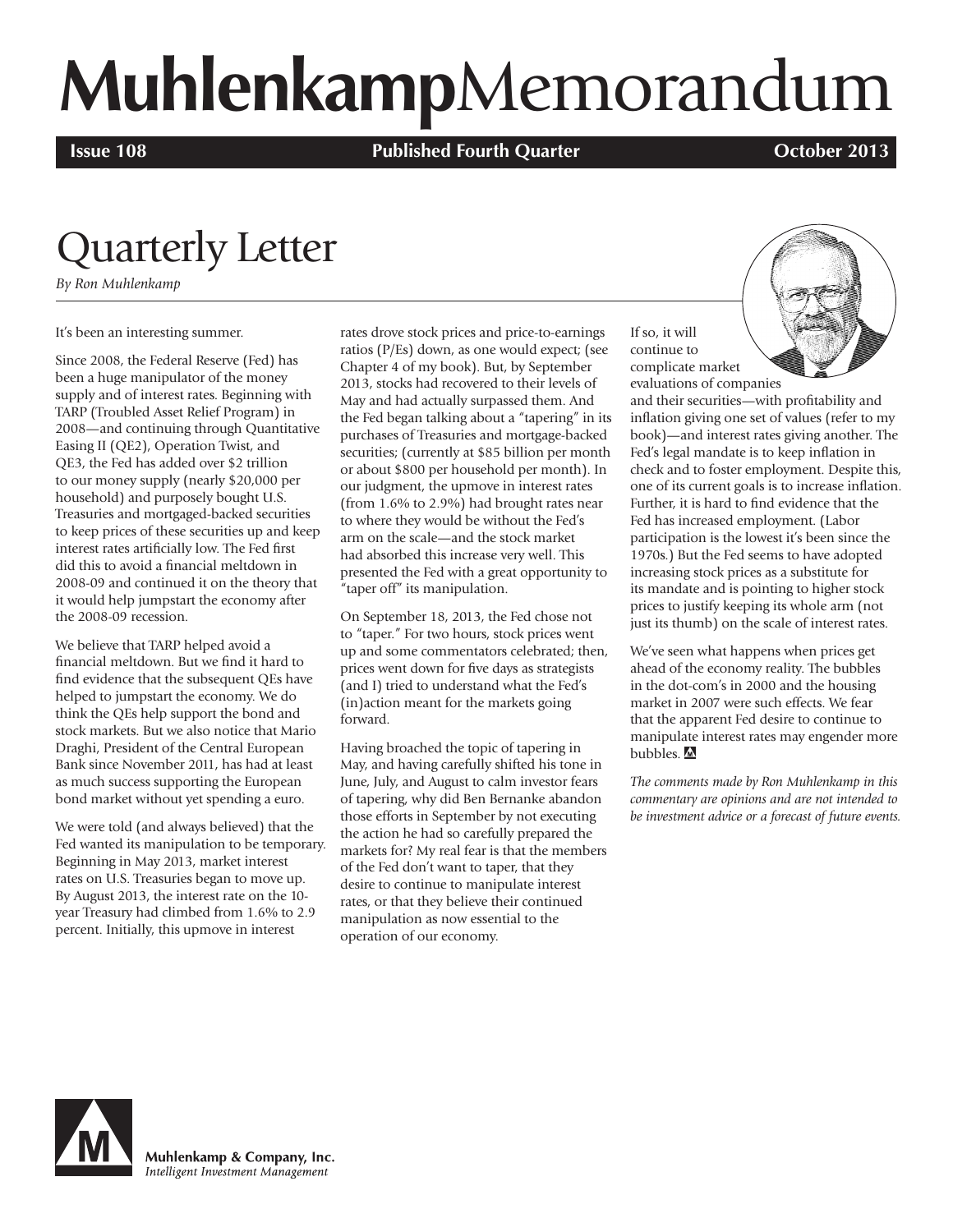## Let's Get Real

*by Kathy Baum, ChFC®, Client Service Regional Manager*

#### *This article was originally published in*  INCommunity Magazine; *August 2013.*

As summer comes to a close, I'll miss lively conversations with family and friends about graduations, vacations, neighborhood houses for sale…and the Federal Reserve. Yes—"The Fed" and what's happening with interest rates. With an increase in nationwide house sales, there are signs the economy may be improving. Locally, many of us watch this activity and think about our own properties and mortgages.

In comparing/monitoring mortgage interest rates, you've probably noticed a recent uptick: the 30-year fixed mortgage rate is at 4.5%, a two-year high.\* On August 9th, 2013, the interest rate on Stafford subsidized student loans increased from 3.4% to 3.86 percent. Our savings accounts, however, are still earning less than 1 percent! What's going on?

**2**

Earlier this summer, Federal Reserve Chairman Ben Bernanke announced plans to curb quantitative easing (QE) as the economy improves. The Fed's QE programs began during the 2008-09 recession in order to help stimulate the economy. As part of the current QE program, the Fed has been buying \$85 billion a month in bonds and mortgage-backed assets to keep borrowing costs—interest rates—low.

In anticipation of higher interest rates, we begin to think about inflation and the impact on our money. We know inflation can increase the price of a house or a car. As consumers and investors, we need to think of inflation not in terms of prices moving higher, but as the value of our money shrinking—our loss of purchasing power!

At Muhlenkamp and Company, when we initially work with a client, we review their savings and spending—and we listen to what they want their money to do for them. Most often, their primary objective is to make their money work as hard for them as they have worked for it. When talking about investing for the long term, we discuss taxes, interest rates, and inflation. What is the impact? In order to do this, we have to get real. In terms

of the client's financial situation, where are they now and where do they want to be?

One of the first steps in this process is to understand the difference between a nominal interest rate and a real interest rate:

- A nominal interest rate is the rate of interest on an investment prior to taking any adjustment for inflation. The nominal interest rate is the interest rate stated on the loan or the yield on an investment.
- The real interest rate is the nominal rate, minus inflation. It reflects your true purchasing power!

#### Here's an example:

If you are earning 3% per year on a CD (certificate of deposit) and inflation is currently at 2%, then the real interest rate you are receiving is 1 percent. The real value of your savings is increasing by 1% per year when purchasing power is taken into consideration.

Given the task of maintaining purchasing power, an investor faces three investment choices: short-term debt, long-term debt, and equities.

**1. Short-term debt:** From the borrower's perspective, short-term debt finances such items as installment and credit card purchases, corporate inventories, and government working capital. From the saver's perspective, short-term debt includes savings accounts, Treasury bills, CDs, and money market funds. Anyone who has a 3% CD, for example, and is paying 18% on a credit card balance is participating on both sides of the short-term debt market, and paying dearly for the privilege.

Historically, rates available to savers on these investments have roughly equaled inflation. That is, with no effort and little risk, you've made no real money—after inflation.

**2. Long-term debt:** From a borrower's perspective, long-term debt finances homes, factories, and government spending. From an investor's perspective, long-term debt takes the form of corporate bonds, mortgage pools, and Treasury and municipal bonds. Differences in interest rates among these securities reflect creditworthiness,

time-to-maturity, and taxation (municipals).

Historically, long-term debt of good quality has returned about 2%-3% annually over inflation. In the 1970s, it returned substantially less; in the 1980s, substantially more. Currently, it's substantially less.

**3. Equities:** Equity investments represent ownership and are normally long term. Equity ownership can be real estate, tangible assets, or business enterprise. It can be sole ownership, partnerships, or shares of stock in a corporation. Most investors hold real estate through sole ownership of their homes, and corporate enterprise through shares of stock. Corporate shares are usually more liquid than real estate—that is, they can be bought and sold much more readily. This advantage is partly offset by the short-term volatility of share prices.

The key is to focus on the long-term nature of equity investing and not to get caught up in the short-term price fluctuations. Longterm studies of total returns from owning common stocks of corporations demonstrate returns of 5%-7% annually over inflation. Some of this return comes as dividends and some as capital gains.

You want your money to work as hard for you as you have for it. To do so, it is essential to understand what your *real* interest rate is yielding on your investments. You need to know if your assets are gaining in value and, ultimately, increase your purchasing power.

One of Muhlenkamp & Company's maxims is *Only those returns in excess of inflation can be spent if purchasing power is to be maintained over long periods of time.* In today's investment climate, we believe this can best be achieved through viewing equity investments as longterm investments, with a horizon of at least 3-5 years.

If you would like to learn more about how we can help you invest for the long term, please call us at (877)935-5520 extension 4.

\* 30-year fixed mortgage rate as of 9/4/13.

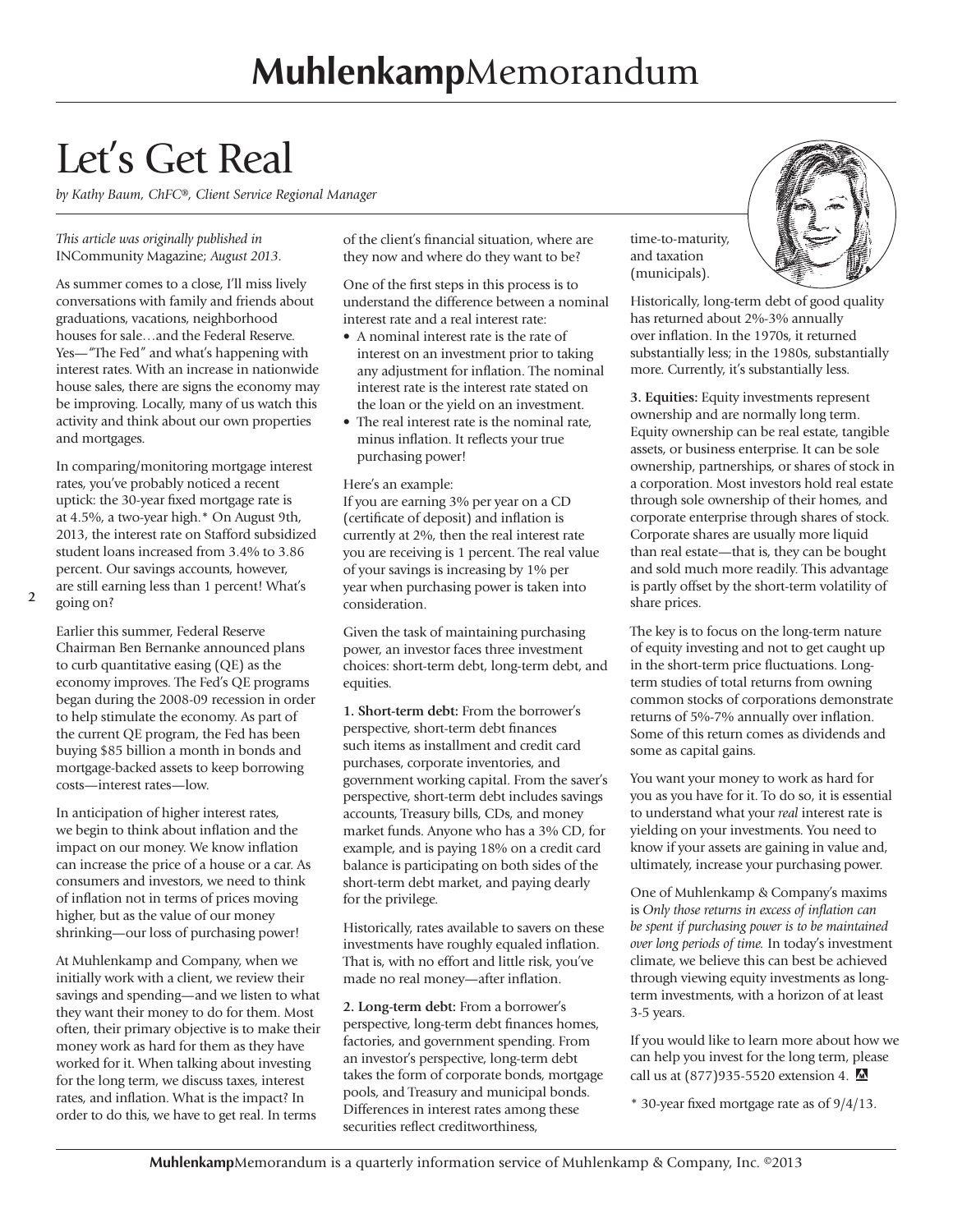## IRA Maxims

*by Tony Muhlenkamp, Vice President*

Sue Friday's article in '*Memorandum* #107 called to mind Ron's article *Basic Financial Maxims I Want My Kids to Know* from July 1991. His maxim regarding IRAs is:

*Fund your IRA every year—early if possible. Invest in an equity or total-return mutual fund. Equity returns compounded over long periods can be truly amazing.*

Maxims are intended to be timeless and to apply over a variety of circumstances; this maxim satisfies those conditions. It remains as true today as it was in 1991. Tax laws, regulations, and life expectancies, however, have changed since 1991, creating additions and refinements to the original maxim that I think are useful. They are:

- **1. Fund your Roth IRA every year you are eligible.** Roth IRAs did not exist in 1991, and tax-free equity returns compounded over long periods are even more compelling than tax-deferred equity returns.
- **2. Be careful converting Traditional IRAs to Roth IRAs.** I am skeptical of converting the entire IRA all at once, but have seen great success converting IRAs gradually over time. It serves to keep you in the lowest possible tax bracket for the longest possible period.
- **3. Consider using IRA Beneficiary Designations to save on taxes beyond your lifetime.** Naming children, grandchildren, and charities as IRA beneficiaries can "stretch out" the taxdeferred compounding of your savings. Or, you may avoid income taxes on your gains entirely by making a charitable bequest of your IRA.
- **4. Stop funding your Traditional IRA when you expect to have a million dollars or more in your tax-deferred accounts at age 65.** Tax-deferred accounts are subject to Required Minimum Distributions (RMDs) starting at age 70½; having balances over a million dollars could cause your RMDs to push you into the maximum tax brackets. This could result in paying taxes at a higher rate than when

you made the contribution you have essentially

deferred the taxes into a higher rate, which makes no sense. The whole tax advantage to an IRA is deferring taxes to a lower rate. While I am suggesting you stop funding IRAs, you should keep maximizing your contributions to 401(k) and other employer plans to take advantage of pretax contributions, employer matching, and tax deferral. And you should keep funding a Roth IRA as long as you are eligible, because the Roth has no RMD and because distributions from the Roth are tax free (under current rules).

**5. Consider taking IRA distributions before your Required Beginning Date, and exceeding the RMD once you turn 70½.** Especially if your balances are over a million dollars, postponing and minimizing your distributions will mean putting yourself into higher and higher tax brackets as you get older. So do some planning and look at all your sources of income starting at age 59½ to see if it makes sense to start taking taxable distributions. The goal is to approach but not enter—the next highest income tax bracket. Starting early and acting often gives you flexibility for minimizing taxes over a 30-year period.

Ron's original maxim was to help you save and invest. I assume you have saved and invested successfully and want to continue to minimize the taxes you pay on your savings, so these are refinements, not replacements. Please let me know if you want to talk about how they might apply to you. M

*Any tax or legal information provided is merely a summary of our understanding and interpretation of some of the current income tax regulations and is not exhaustive. Investors must consult their tax adviser or legal counsel for advice and information concerning their particular situation.* 

## Basic Financial Maxims I Want My Kids to Know

### *By Ron Muhlenkamp*

*Ron's "Maxims" were first published in*  Muhlenkamp Memorandum*; Issue 19, July 1991. A sampling is provided below. For the complete list, visit our website.*

Don't confuse income and wealth. Income can end with a dismissal notice or a change in interest rates.

Don't confuse wealth with the current price of an asset. People get carried away with prices—up and down.

Don't count on Social Security. The benefits you receive will be a small fraction of what your grandparents now receive.

People think of inflation as prices going up. It's not. It's the value of money going down.

There are no guarantees, there are only guarantors. The phrase "It's guaranteed" requires the response: "By whom?"

Only the Ten Commandments were written in stone. All other laws are at the whim of politicians who will change them in response to current pressures.

When you change the rules a little, you change the game a lot.

Convenience is usually expensive. Ignorance is deadly.

You can't spend yourself rich. You've spent a lot of time and effort to make a buck pretax. The money you don't spend is worth more than the money you earn—it's after-tax.  $\blacksquare$ 

## **Glossary**

**Capital Gain** is the amount by which the selling price of an asset exceeds the purchase price; the gain is unrealized until the asset is sold, at which time the gain is realized (and taxed).

**Central Bank** is the entity responsible for overseeing the monetary system for a nation (or group of nations). The central banking system in the U.S. is known as the Federal *continued on page 7* **3**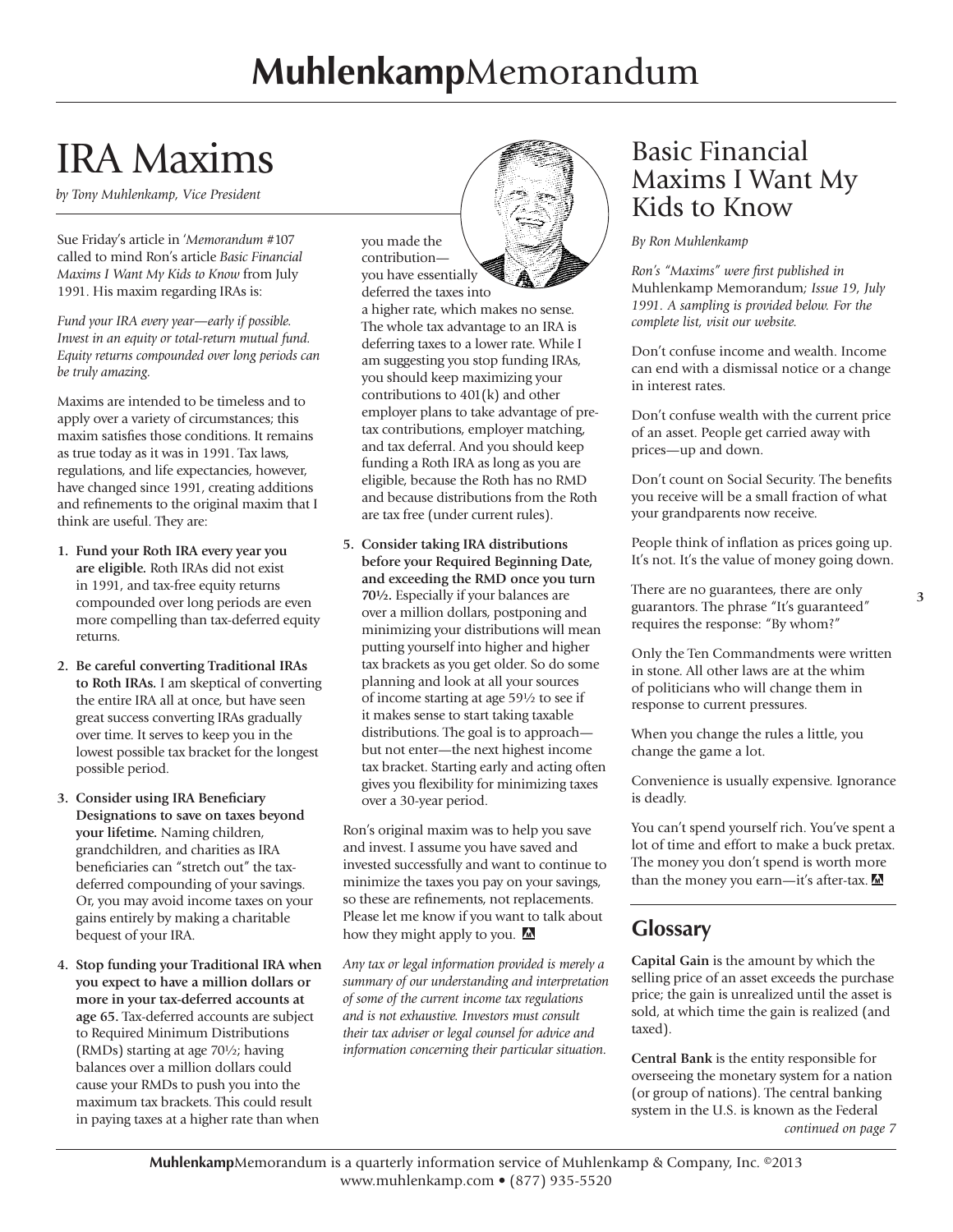## The "FRIDAY FOCUS" on Retirement

*by Susen Friday, AIF® Client Service Regional Manager*

*Long-time participant in the DCIO (Defined Contribution Investment Only) market, former secretary and active member of the Women in Pensions Network(WIPN), member of the American Society of Pension Professionals and Actuaries(ASPPA) and former plan administrator, Susen also holds an Accredited Investment Fiduciary (AIF) designation.*

*Throughout 2013, Susen's expertise and experience in the retirement field is being showcased in the* Muhlenkamp Memorandum*, referred to as the* "FRIDAY FOCUS" on Retirement*.* 

## *Past articles include:*

**'Memorandum #105:** *History of Pensions* **'Memorandum #106:** *Pension Plans—Types and Characteristics* **'Memorandum #107:** *A Primer on IRAs*

**4** Unfortunately, only 51.8% of all employees in the U.S. are covered by any type of employer-sponsored retirement plan.<sup>1</sup> What does this suggest? It tells me that 48.2% of U.S. employees either have no plan or are relying on IRAs at a time when the state of Social Security is vulnerable and age longevity is increasing. It portends a senior demographic facing increasing difficulty in making ends meet.

As mentioned in previous articles in this series, employers increasingly favor the 401(k) model when choosing a retirement plan to provide for their employees. Employers are also more keenly aware that the choices they make regarding those plans can be instrumental in affecting their employees' retirement readiness. Some of the challenges plan sponsors (aka employers) face include enhancing employee participation, along with everincreasing fiduciary responsibilities and compliance-related issues. Fiduciary responsibilities and compliance-related issues are a consideration in all aspects of managing a qualified retirement plan.

## **Enhancing Employee Participation**

Believe it or not, one of the biggest hurdles that employers have is encouraging employees to save by participating in the plan! Some employees feel they cannot afford to participate because of other financial demands. (Perhaps it is because we are a consumer-driven society, and some are not in the habit of saving.) Others may simply be intimidated by the plan itself.

Over the years, employers have encouraged participation in many ways, including hosting enrollment sessions to better educate employees, along with sponsoring various enrollment incentives. With the passage of the Pension Protection Act in 2006, plan sponsors had an Automatic Enrollment option they could adopt to automatically bring employees into the plan.

The study of behavioral finance tells us that people often suffer from inertia where financial decisions are concerned. With that in mind, if an employee has to actively enroll in a retirement plan, there is a good chance they won't. The same principle applies if an employee is automatically enrolled in a retirement plan at a predetermined contribution rate; it is unlikely they will opt out.

In any case, it is doubtful that a participant will be able to retire on the original rate of contribution chosen. In fact, many participants have no idea how much money they will need at retirement. It takes a little work, but there are various websites that can calculate an estimate for one's particular circumstances. (Some plan websites include links to these tools.) Such tools can prove invaluable, providing the participant a tangible goal.

The plan sponsor has several additional tools to encourage employee participation, the first of which is plan design. Some of the plan features that can entice employees

to participate in a plan are:

- Providing a match to a higher rate of contribution, thereby encouraging participants to save more in order to qualify for the full benefit of the match.
- Incorporating a profit sharing feature.
- In addition to automatic enrollment, plan sponsors can now offer automatic escalation. By adopting this feature, participants will have the percentage of their contribution increased, usually on an annual basis, by a set amount.

Beyond plan design, the plan sponsor can encourage plan participation through the thoughtful selection of investment options that are made available to the participants. Because there are so many options to consider (mutual funds, Exchanged Traded Funds (ETFs), collective trusts, etc.), the plan sponsor must carry out due diligence, many times with the help of an adviser who specializes in qualified plans. Additionally, plan sponsors can offer educational services of good investment practices, either through its plan website or by making financial advisers available to the participants.

If a participant does not want to actively make investment decisions, the plan may offer a menu of target date funds; i.e. actively managed funds that adjust a portfolio over time according to a fixed retirement date. Beware: Target date funds are not alike; research is required. Remember, retirement funds need to last throughout one's entire retirement, often for many years.

An employer-sponsored retirement plan is also beneficial to the employer. The employer and other "highly compensated employees"2 (HCEs) are more likely to contribute to the plan at a higher rate than non-highly compensated employees. The Employment Retirement Income Security Act of 1974 (ERISA) states that unless a plan satisfies one of several safe harbors, the plan must be nondiscriminatory in providing benefits. Each year, retirement plans must undergo testing to verify that HCEs did not

<sup>1</sup> *National Institute on Retirement Security, The Retirement Savings Crisis, June 2013*

<sup>2</sup> *Highly Compensated Employees (HCEs) are defined by the IRS for 2013 as either 5% owners or those with compensation equal to or greater than \$115,000.*

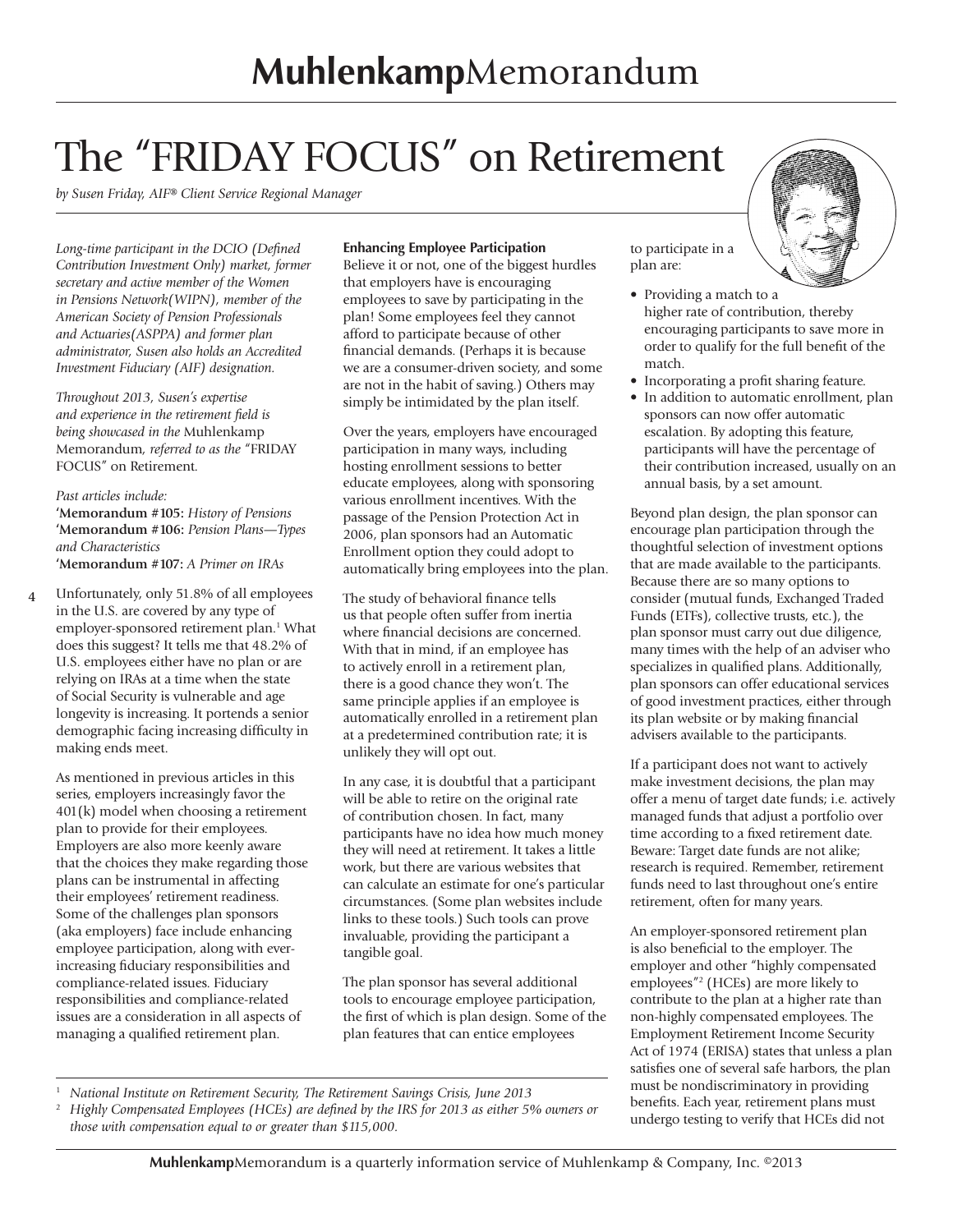benefit more than non-highly compensated employees. If the plan does not pass the test, contributions must be returned to the HCEs to bring the plan into compliance. As a result, HCEs are unable to declare as large of a deduction on their tax returns. Qualified plans with a high rate of employee participation are less likely to fail their testing.

In sum, employers with a well-administered retirement plan have an important tool to attract and retain knowledgeable employees—and those employees have an easy way to save for retirement! Further, all employees have the opportunity to contribute at higher rates as participation increases.

## **Inreasing Fiduciary Responsibilities**

Plan sponsors are the fiduciaries of the retirement plans. According to Investopedia, a fiduciary is "one who has been legally appointed and authorized to hold assets in trust for another person. The fiduciary manages the assets for the benefit of the other person rather than for his or her own profit."

Often times, fiduciary duties are outsourced to an adviser who specializes in qualified plans. Legally, however, the plan sponsor is ultimately responsible for the plan.

A fiduciary is expected to base decisions on the "prudent man rule." The rule states that "fiduciaries must act as a prudent man or woman would be expected to act, with discretion and intelligence, to seek reasonable income, preserve capital, and, in general, avoid speculative investments." As such, the fiduciary decision-making process involves the following steps:

- 1. Organize and analyze the information available;
- 2. Formalize the expectations;
- 3. Implement the decision or practice; and
- 4. Monitor the process and exercise due diligence.

In the retirement industry, this process has been expanded to include the hiring of advisers, record keepers, and vendors.

### **Increasing Compliance-Related Responsibilities**

As discussed in previous articles in this series, retirement plans are dynamic entities, affected by ongoing legislation and overseen by both the Department of Labor and the Internal Revenue Service. By all means, it is a challenge for plan sponsors to monitor their plans to ensure they are compliant with an ever-changing set of rules.

Currently, the major compliance issue affecting qualified retirement plans is the Department of Labor 408(b)(2) regulation, ensuring that pension plan fiduciaries have sufficient information to determine the reasonableness of compensation and fees paid to service providers and to evaluate potential conflicts of interest that may affect the performance of those service providers. All fees or compensation paid by the retirement plan must be reported annually on the plan's IRS Form 5500.

## **Mark Your Calendar**

### **Muhlenkamp & Company Investment Seminar**

Thursday, November 7, 2013 Regional Learning Alliance 850 Cranberry Woods Drive Cranberry Township, PA 16066

Ron Muhlenkamp will present *Natural Gas: An Energy Game Changer,* and an update on *The Big Squeeze.*

LIVE PRESENTATIONS at 2:00 p.m. and 7:00 p.m. ET

WEBCAST – If you can't join us in person, live video webcasts of both sessions will be broadcast via the Internet. (Login instructions will be provided after registration is completed.)

To register, please visit our website, or call our Client Service Department at (877)935-5520 extension 4. RSVP by November 4, 2013.

## **AAII Long Island Chapter**

November 13, 2013 Bertuccie's Restaurant 861 Walt Whitman Road Melville, New York 11747

Ron Muhlenkamp will present *The Big Squeeze: How taxes are squeezing your income; how interest rates are squeezing your assets*

To register for one of the limited open seats, please call our Client Service Department at (877)935-5520 extension 4.

Ultimately, all of the compliance-related responsibilities are an effort for the plan sponsors to provide successful, fair, and well-documented means for people to save for retirement. It becomes a moot point, however, if the employee does not take advantage of the benefit which has been offered to him/her!  $\triangle$ 

## **2013 AAII Investor Conference**

Friday, November 15 – Sunday, November 17, 2013 Loews Royal Pacific Resort Orlando, Florida

Tony Muhlenkamp will be a guest speaker, hosting a workshop on *The Big Squeeze: How taxes are squeezing your income; how interest rates are squeezing your assets*

To register, please call our Client Service Department at (877)935-5520 extension 4.

## **The World MoneyShow Orlando**

January 30 - February 2, 2014 Gaylord Palms Resort, Orlando, Florida

Ron Muhlenkamp will be a keynote speaker, and will host number of workshops that are free to the public. Presentation details will be announced later this year at www.moneyshow.com

To register, please call our Client Service Department at (877)935-5520 extension 4.

## **The Sun City Anthem Financial Club**

May 14, 2014 Anthem Center Delaware Room 2450 Hampton Road Henderson, NV 89052

Ron Muhlenkamp will be a guest speaker.

To register, please call our Client Service Department at (877)935-5520 extension 4.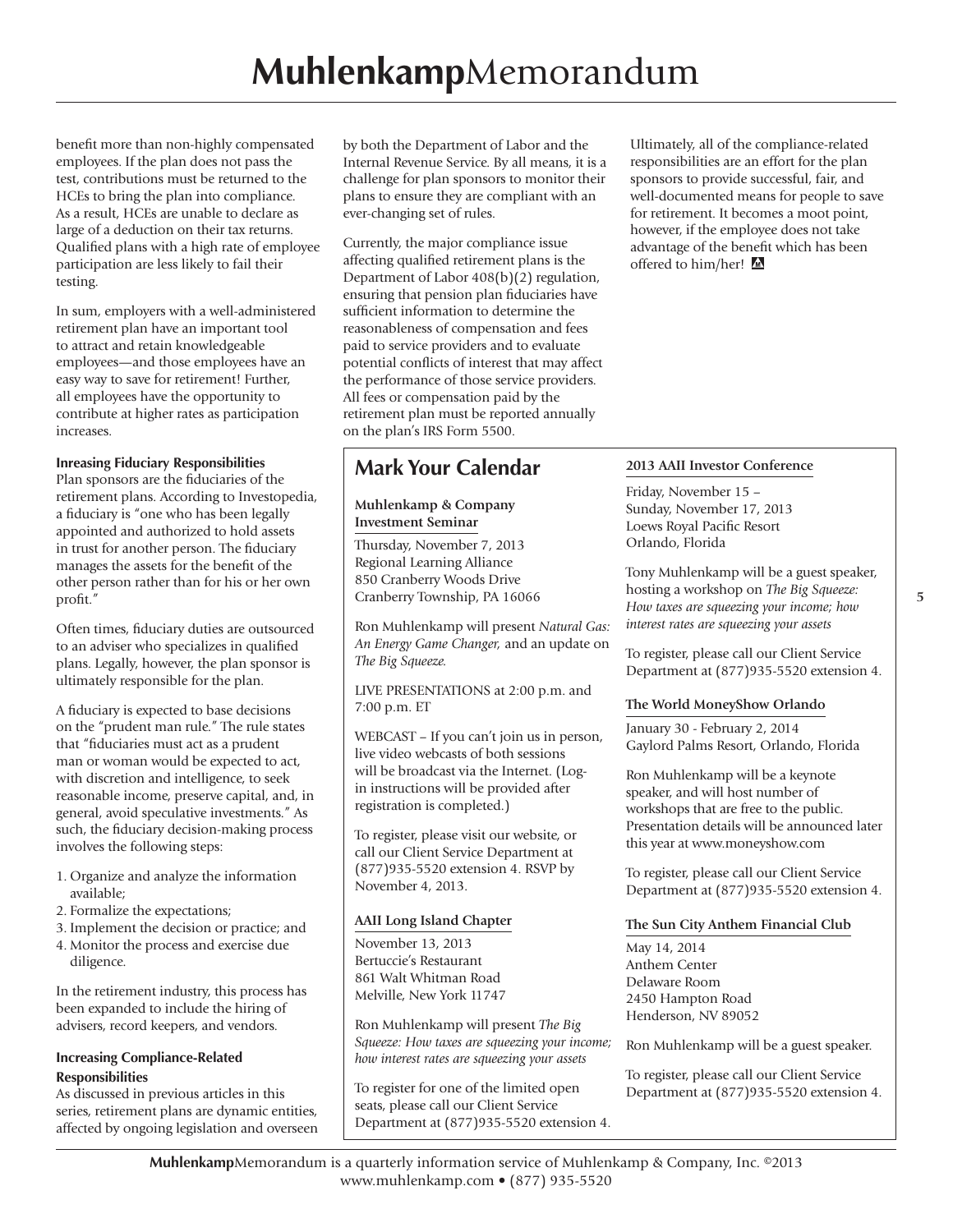## **Announcements**

### **Roth Conversions**

If you are considering a Roth conversion before the end of the year, you may want to read the articles by Tony Muhlenkamp in *Muhlenkamp Memorandum*, Issues 92 and 93. These articles are available on our website at www.muhlenkamp.com, or you can call our Client Service department at (877) 935-5520 extension 4 and request a printed copy.

### **Request for Email Address**

To ensure you receive all of the correspondence that Muhlenkamp & Company publishes and distributes, please share your email address with us. From time to time, we publish information that gets distributed by email only. If you would like to be added to our email list, please visit our website at www. muhlenkamp.com. On the 'home page,' you'll find a link where directions are provided or give us a call at (877) 935- 5520 extension 4. You can be assured that your contact information will not be released to any third party.

### **Year-End Tax Planning**

*To our Clients with privately managed accounts:* 

If you reported a tax-loss carryforward on your 2012 income tax return, please let us know the amount so that we can incorporate this fact into our tax planning for your account during 2013.

Should you decide that you wish to take capital gains in 2013 and pay taxes at the current rate, rather than defer to later years and possibly pay a higher rate, please let us know. We don't claim to know what future rates might be.

*Any tax or legal information provided is merely a summary of our understanding and interpretation of some of the current income tax regulations and is not exhaustive. Investors must consult their tax adviser or legal counsel for advice and information concerning their particular situation.*